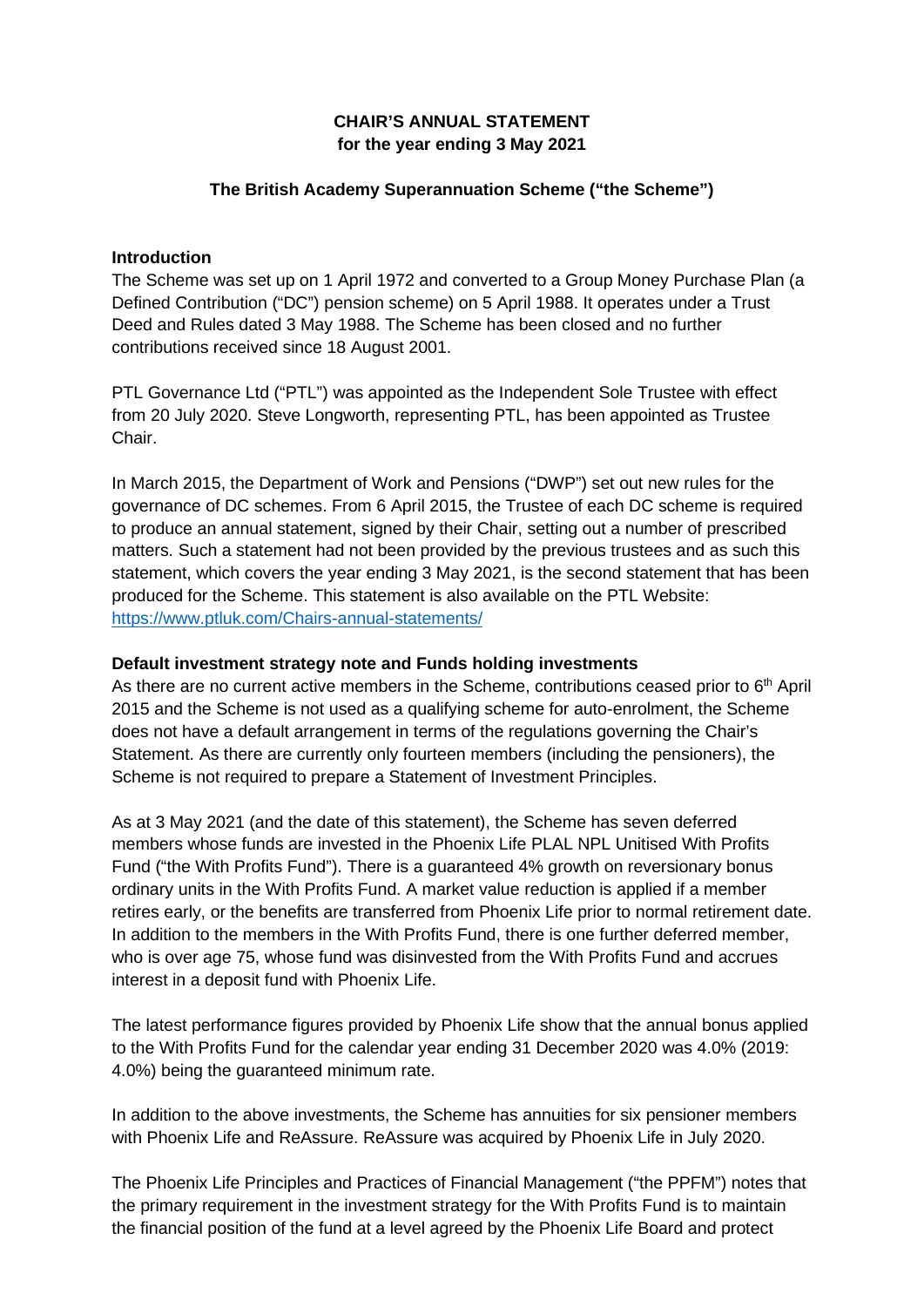guaranteed benefits. Further, the PPFM notes that the need to meet, as far as possible, policyholders' reasonable expectations on the levels of pay-outs in excess of the guaranteed benefits is secondary to primary requirement.

At 31 December 2020, the With Profits Fund was invested as follows:

| UK Government bonds | 10% |
|---------------------|-----|
| Corporate bonds     | 89% |
| Cash                | 1%  |

More details about the With Profits Fund can be found on the Phoenix Life website: [https://www.phoenixlife.co.uk/customer-centre/PeterboroughNPLL/with-profits#npi-and](https://www.phoenixlife.co.uk/customer-centre/PeterboroughNPLL/with-profits#npi-and-national-provident-life)[national-provident-life](https://www.phoenixlife.co.uk/customer-centre/PeterboroughNPLL/with-profits#npi-and-national-provident-life) 

## **Core financial transactions and administration**

There have been no new contributions received and there have been no investment switches within the Scheme during the year to 3 May 2021.

Phoenix Life have internal procedures in place to ensure that core financial transactions are dealt with promptly and accurately.

As and when transactions take place PTL, as Sole Trustee, will deal with any requests promptly and will request Phoenix Life to report on how long each transaction takes.

Phoenix Life provide the Trustee with annual statements for the deferred members and other correspondence for members close to retirement. Phoenix Life do not hold member addresses for the majority of the members and neither did the previous trustee or the British Academy. PTL have been using an external tracing agency and the Department for Work and Pensions to trace the missing member addresses, but had not succeeded in confirming details for three of the members during the year ending 3 May 2021. However, after the year end, two of these members have subsequently been traced. Therefore, it was not possible to issue all the annual statements and retirement correspondence to all members during the year ending 3 May 2021. PTL are arranging for further tracing to attempt to trace the one remaining missing member.

# **Charges and transaction costs**

The Trustee noted that as there is no default investment strategy, the review of charges and transaction costs undertaken relate to those in place for the With Profits Fund.

There are a number of charges that are incurred in operating the With Profits Fund. These charges are not levied against individual policies but are allowed for when Phoenix Life sets the bonus rates that determine policy payouts. The Trustee has reviewed the PPFM, which sets out the basis on which charges are made to the With Profits Fund, but the expense deductions are not explicitly specified. The Trustee understands that members receive bonuses in the With Profits Fund after the deduction of all charges and costs and therefore the guaranteed minimum growth on the With Profits Fund is applied as an annual bonus after allowing for expenses. Further information and clarity is being sought from Phoenix Life.

The Trustee is required to provide members with information on the effect of costs and charges on their pension pot. The table below illustrates the potential impact of the costs and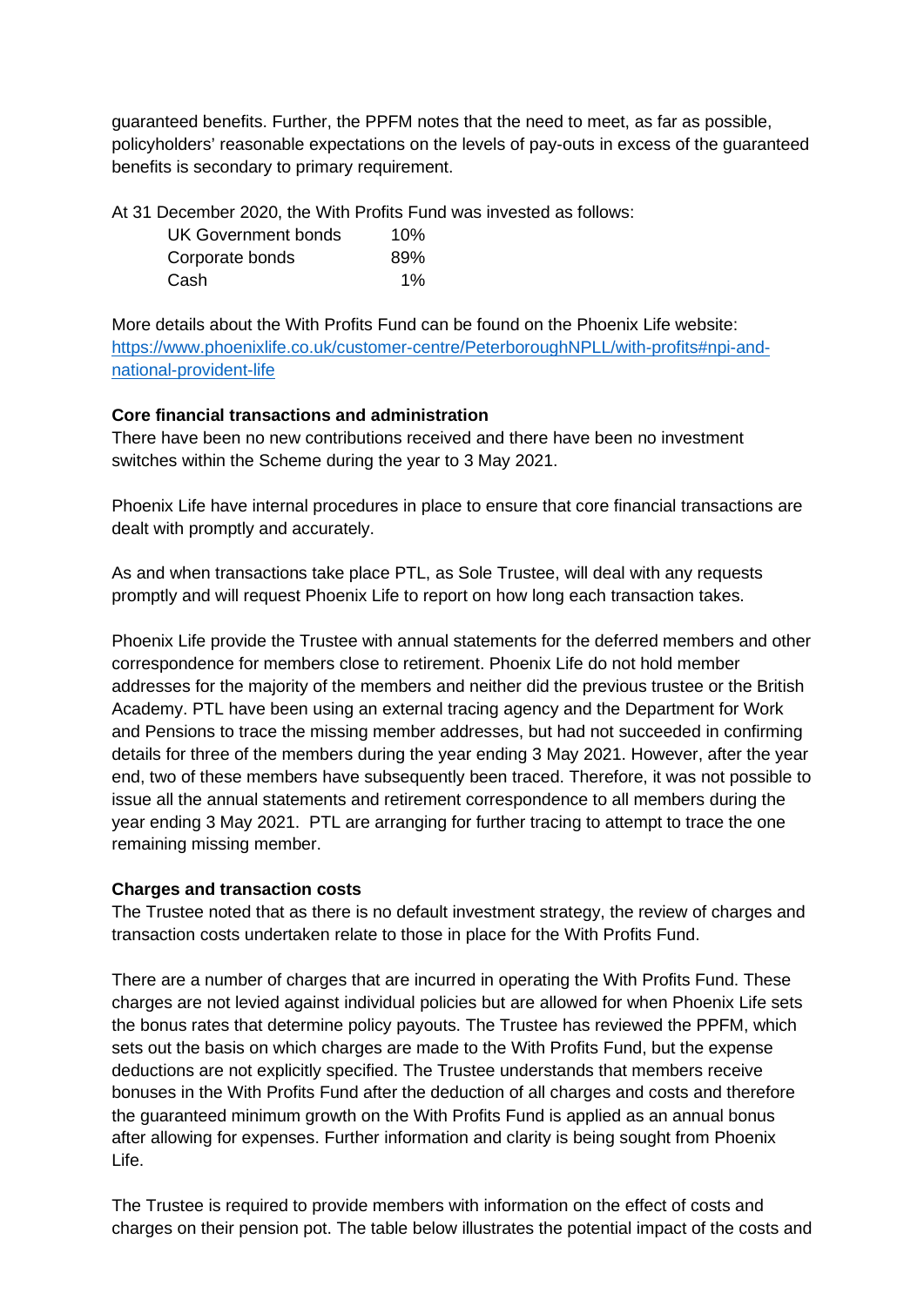charges after allowing for the guaranteed minimum growth on the With Profits Fund i.e., it has been assumed that the average growth after allowing for smoothing and the deduction of charges and costs results in the guarantee applying in the period to retirement and therefore the costs and charges do not impact the pension pot due to the guarantee.

| Period |       | DC pension pot |        |
|--------|-------|----------------|--------|
| Years  |       |                |        |
|        | 5,000 | 20,000         | 70,000 |
|        | 5,377 | 21,507         | 75,274 |
|        | 5,782 | 23,127         | 80,946 |

**Notes** 

- 1. *Projected pensions pot values are shown in today's terms, with inflation removed from return expectations and as such they do not need to be reduced further for the effect of future inflation.*
- 2. *Inflation is assumed to be 2.5% over the long term.*
- 3. *A range of starting pots is shown to be representative of the different size of pots held by the membership below age 65.*
- 4. *We have assumed no further contributions as the membership are deferred members.*
- 5. *Values shown are estimates and not guaranteed. No allowance is made for the market value adjustment or any final bonuses.*
- 6. *The With Profits Fund is expected to grow at 4% in real terms p.a. after adjusting for bonuses over the long term.*
- 7. *The Trustee has had regard to the statutory guidance in preparing this table.*

### **Value for money**

The elements we consider in assessing whether the Scheme provides good value for members are:

- **Scheme governance and management**
- **Investment**
- **Administration**
- **Communications**
- **Charges**

**Scheme Governance and management** – The Scheme has a sole professional trustee appointed from July 2020 whose charges are paid by the employer. The Scheme's assets are administered by Phoenix Life. Other advisers' costs will be met by the employer.

**Investment** – As detailed above, the majority of investments are held in the Phoenix Life PLAL NPL Unitised With Profit Fund. There is a guaranteed 4% growth on reversionary bonus ordinary units in the With Profits Fund. A market value reduction is applied if a member retires early.

**Administration** – Phoenix Life hold the members' data and deal with members via the Trustee when they wish to amend their details, take or transfer their benefits, or make any changes to their investment choice. Phoenix Life do not hold member addresses for the majority of the members and neither did the previous trustee or the British Academy. PTL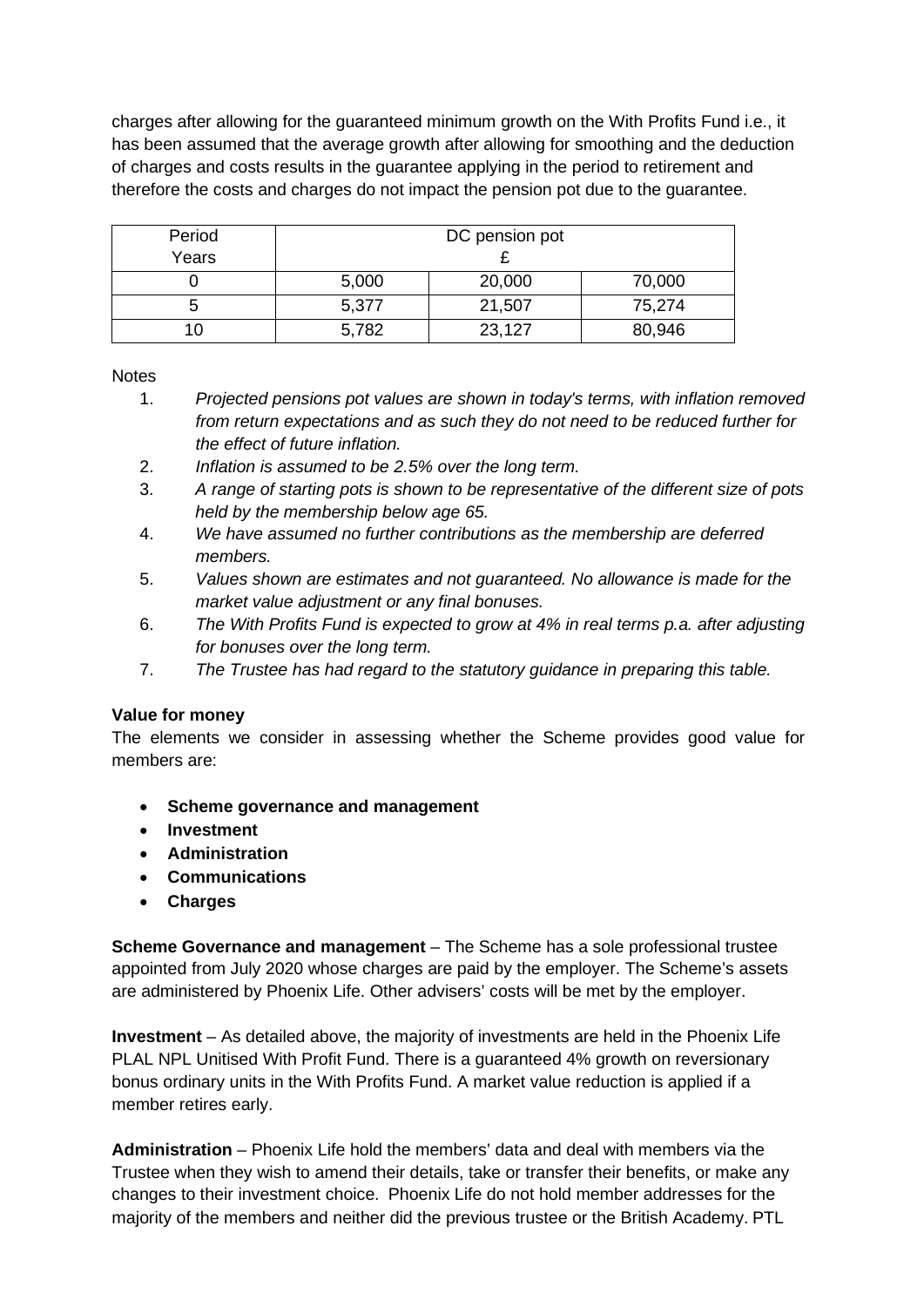have been using an external tracing agency and the Department for Work and Pensions to trace all the missing member addresses, but had not succeeded in confirming details for three of the members during the year ending 3 May 2021. One member remains untraced at the date of signing this statement. Therefore, it has not yet been possible to issue all the annual statements and retirement correspondence to all members.

**Communications** – Communications are issued by Phoenix Life via the Trustee for the Scheme. The main item of communication is the annual benefit statement, including the Statutory Money Purchase Illustration. At retirement members receive the Money Advisory Service leaflet "Your pension it's time to choose" and are provided with details of the Pension Wise service. They can also speak to the administrator to discuss the options available. The Trustee has undertaken a tracing exercise as noted above and issued statements to those members traced. As no address details were held for three members at the year ending 3 May 2021, communications have not been issued to all members and this is being addressed by the Trustee as noted above. The Trustee is still trying to trace one member.

**Charges** – The employer pays the cost of the Trustee and other advisor costs. The only charges borne by members are those within the With Profits Fund which are allowed for in the annual bonus, which is subject to the guaranteed minimum rate. Further information and clarity on the charges is being sought from Phoenix Life to provide the Trustee with clarity of the charges in the With Profits Fund.

Based on the information provided to the Trustee to date, the Trustee's assessment is that the charges and transaction costs represent good value for members, but that the administration and communications from Phoenix Life and the previous Trustee fell significantly short of what members should expect. PTL as the current Trustee has been addressing this since being appointed. As noted above, the Trustee had traced and issued correspondence to all but three members in the year with one member still to be traced at the date of signing this statement.

The ongoing governance review will consider whether better value for money can be achieved by the use of alternative arrangement.

### **Knowledge and understanding of the Trustee**

The Scheme is now run by a sole Professional Trustee, PTL. PTL is a specialist provider of independent governance services primarily to UK pension arrangements. Amongst other appointments PTL act as an independent trustee on several hundred trust based pension schemes and sit on a number of Investment Governance Committees (IGCs). PTL has oversight or responsibility for in excess of £120bn of pension assets. More information on PTL can be found at [www.ptluk.com.](http://www.ptluk.com/)

PTL have a training program for all of their staff and are subject to independent audit on their controls and processes through the AAF02/07 reporting. As part of the AAF process the Trustee is required to confirm that the current team have appropriate level of knowledge and understanding to be able to represent PTL as Trustee of the Scheme. The annual review process within PTL identifies training needs for each individual and has a requirement for a minimum of 15 hours Continuing Professional Development (CPD) to be completed each year. Each Client Director is supported by another Client Director and calls take place on a three monthly basis to provide a peer review to the work undertaken and